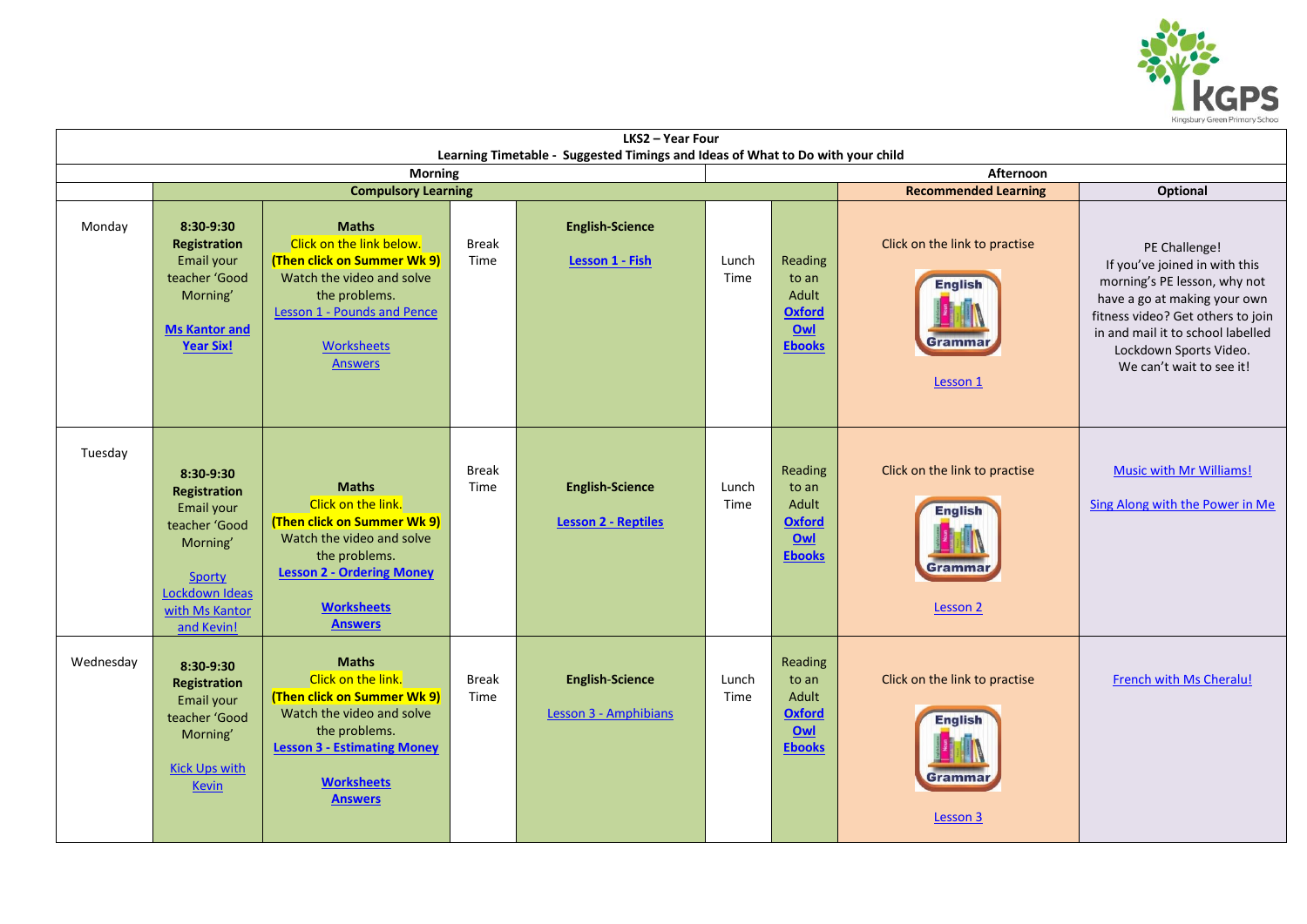

| Thursday | 8:30-9:30<br>Registration<br>Email your<br>teacher 'Good<br>Morning'<br><b>Work out with</b><br>Joe   | <b>Maths</b><br>Click on the link.<br>(Then click on Summer Wk 9)<br>Watch the video and solve<br>the problems.<br>Lesson 4 - Solve Problems<br>with Money<br><b>Worksheets</b><br><b>Answers</b> | <b>Break</b><br>Time | <b>English-Science</b><br>Lesson 4 - Birds    | Lunch<br>Time | Reading<br>to an<br>Adult<br><b>Oxford</b><br>Owl<br><b>Ebooks</b> | Click on the link to practise<br><b>English</b><br>Grammar<br>Lesson 4                                                                                                                                                                                                                                                | Design your own healthy,<br>summer fruit smoothie and send<br>us a photo of your results!                                                          |
|----------|-------------------------------------------------------------------------------------------------------|---------------------------------------------------------------------------------------------------------------------------------------------------------------------------------------------------|----------------------|-----------------------------------------------|---------------|--------------------------------------------------------------------|-----------------------------------------------------------------------------------------------------------------------------------------------------------------------------------------------------------------------------------------------------------------------------------------------------------------------|----------------------------------------------------------------------------------------------------------------------------------------------------|
| Friday   | 8:30-9:30<br><b>Registration</b><br>Email your<br>teacher 'Good<br>Morning'<br>Work out with<br>$Joe$ | <b>Maths</b><br>Click on the link.<br>(Then click on Summer Wk9)<br>Watch the video and solve<br>the problems.<br>Lesson 5 - Friday Challenge!                                                    | <b>Break</b><br>Time | <b>English</b><br>Lesson 5 - End of Week Quiz | Lunch<br>Time | Reading<br>to an<br>Adult<br><b>Oxford</b><br>Owl<br><b>Ebooks</b> | Click on the link to practise<br><b>English</b><br>Grammar<br>Lesson 5<br><b>Year Three and Four Spellings</b><br>Practise ten spellings from your list and<br>write them out in sentences using your<br>neatest, cursive writing.<br>Click on the link below and get creative<br>with your writing!<br><b>Pobble</b> | Plan the menu for a picnic. Make<br>your food with an adult and then<br>enjoy your picnic outside. Send<br>us a photo. We would love to<br>see it! |

## **Additional Learning Resources that families may want to engage with:**

### **Oxford Owl for reading, spelling and maths:**

• Time to read! Why not read one of the e-books from the book library. Log in to choose a book. You can read a wider range of books and select one for your age band or challenge yourself with one above. **Use the log in and password details sent via parent mail**. There is also extra spelling and grammar practice too!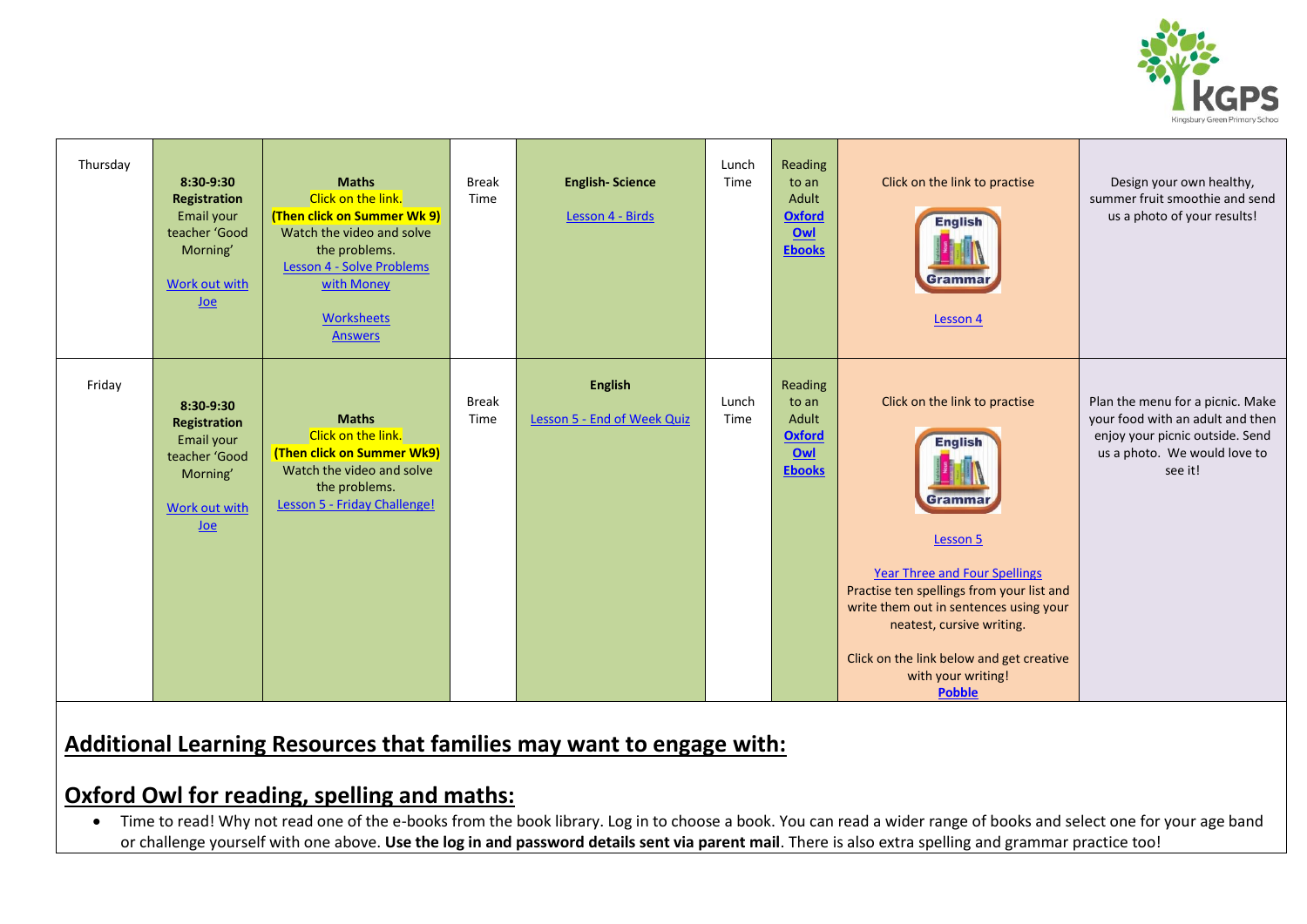

#### Click[: https://www.oxfordowl.co.uk/](https://www.oxfordowl.co.uk/)

- Select log in

- When the website opens, select "My class login"



Enter username and password and choose from options available to read an e-book

Practise spellings! To access the spellings please click the link below and then follow these steps.

#### Click[: https://www.oxfordowl.co.uk/](https://www.oxfordowl.co.uk/) and then click

- My Class Login.
- Read, Write Inc Spelling
- Extra Practice Zone
- Year Group
- Click on 'Activity' to open up a spelling rule. Practise one spelling rule each time.

## **Pobble 365 - for Creative writing:**

 Why not escape from your daily routine and immerse yourself into an imaginary world! Use the fantastic pictures in the Pobble 365 link below to write your own story! Bring it to school to share with your class.

#### <http://www.pobble365.com/>

### **Mathematics:**

- Click on the WRM link, go to the lesson for each day, watch the video with your child and then have a go at solving the problems.
- Continue to practise your number facts each day for 10-20 minutes [Daily Arithmetic](https://www.topmarks.co.uk/maths-games/daily10) [Maths Frame](https://mathsframe.co.uk/)
- Practise Maths and access past SATs papers **[Reasoning and Problem Solving](https://primarysite-prod-sorted.s3.amazonaws.com/springcroft-primary-school/UploadedDocument/915522a464444cfa96a70bc9bdaee45d/ultimate-ks2-maths-sats-organiser-y6-daily-mini-videos-puzzles-for-y5.pdf)**
- Solve a maths problem and submit your solution! **<https://nrich.maths.org/>**